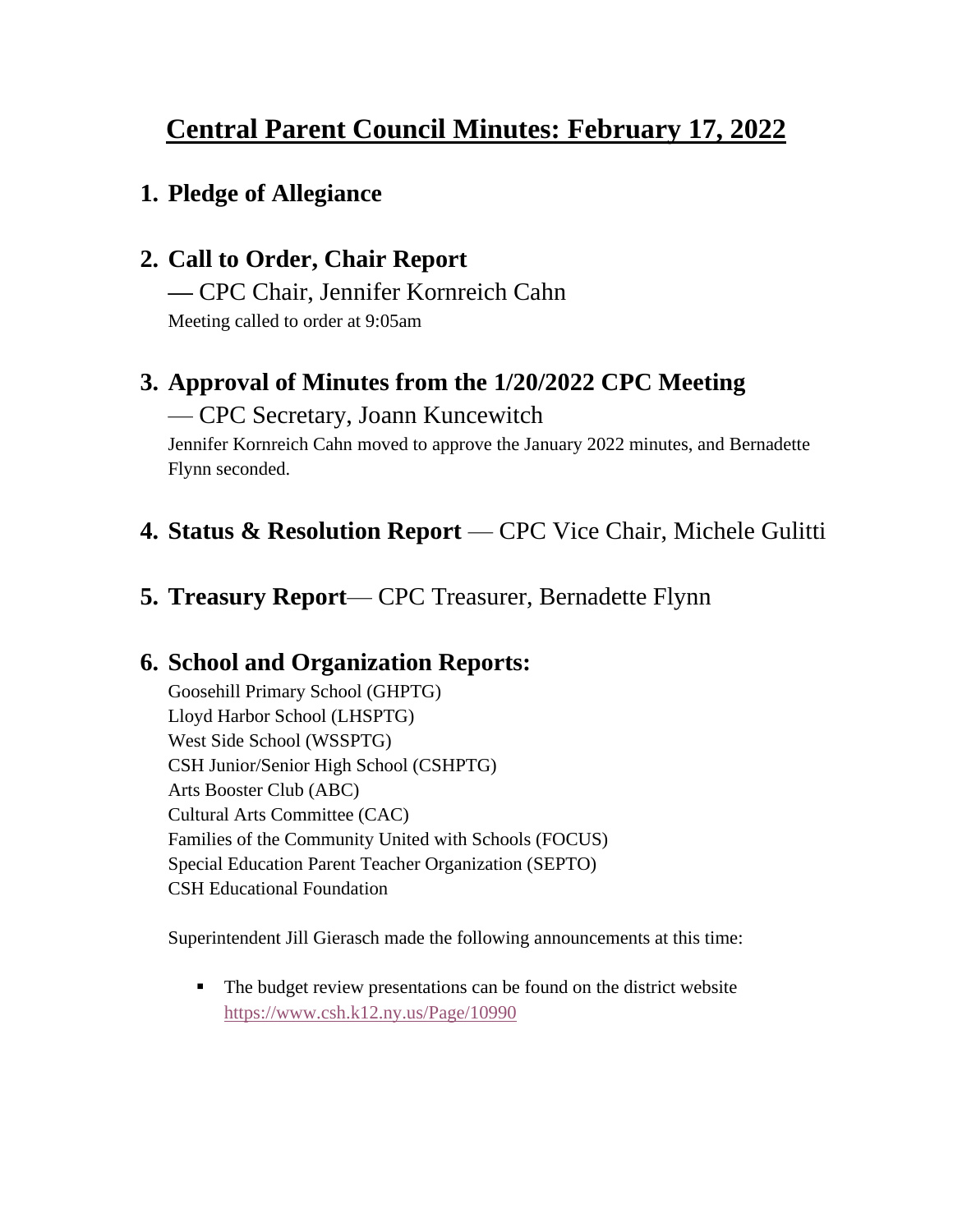- The 6th grade classes from both Lloyd Harbor School and West Side School are invited to see the Jr. High School play together to help foster a comfortable transition to their new school.
- We are looking into expanding the kindergarten day, adding approximately 1 hour per day. (The current Kindergarten schedule runs from 8:25am - 2:05pm daily)
- The administration is working to decrease the need for private tutors paid for by parents. They will review the areas where students fall short and will form review classes based on that data.

#### **7. Guest Speakers**

## — Mona Hecht (Assistant Superintendent for Counseling, Student Services & Human Resources), Genevieve LaGattuta (Assistant Superintendent for Curriculum and Instruction)

We welcomed our first speaker, Ms. Hecht, who gave a presentation on the course selection process for students who are transitioning from 6th grade to Jr. High School as well as for High School Students preparing for college. Ms. Hecht explained there are three main pillars that provide the basis for the counseling program: Academic (e.g., transcripts and course list), Personal/ Social (e.g., skills and talents and activities), College/ Career (e.g., college application process). The course selection process goes on throughout the year. From October to December, counselors meet with students. The course guide is released in December and counselors provide guidance in course planning. Course selections are made around early March. Parents have the opportunity to review the courses again in the spring after they've been selected. Some considerations in course selection are grades, rigor of course work, school-life balance, among other factors. If a student needs a tutor for most of the year, that may be a trigger that their current course load is too overwhelming and needs adjustment.

Ms. Hecht presented new college-level courses available to our high school students. The college level courses help prepare students for the more rigorous course load they will face in college. She explained that in order for a college to provide course credits, the college has to review and approve the teacher and the curriculum.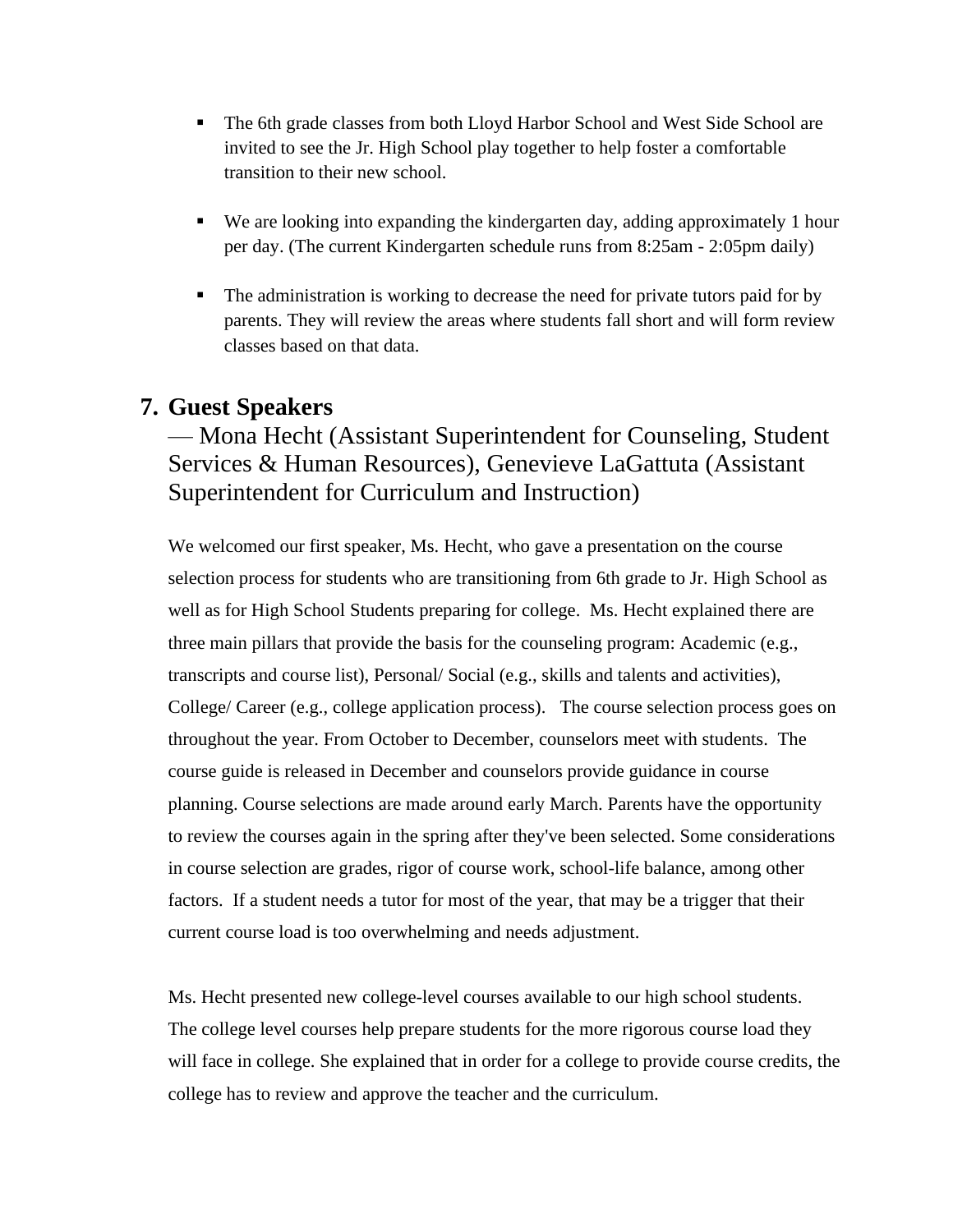Detailed information regarding course selection and counseling may be found on our district website:

[School Information / Counseling Center \(csh.k12.ny.us\)](https://www.csh.k12.ny.us/Page/555)

Ms. LaGattuta presented the data report of ELA  $\&$  Math proficiency rates for grades 3-8. This presentation highlighted the proficiency rates of each grade level and follows their progress as they move along year by year. This data assists in identifying both how our students are growing academically and where we need to fill in the gaps with the assistance of math labs and other academic intervention services.

This presentation may be found in the district website through the following link: [Grades 3-8 ELA & Math Data Report, 2016-2021.pdf -](https://drive.google.com/file/d/1GHPkxGtX3_VHsYSt0rCXg829qW-ThZJI/view) Google Drive

#### **8. Parent Questions/New Business**

10:25am

A parent asked if teachers from our own schools are allowed to tutor our students. Ms. Gierasch responded that teachers may tutor students as long as they are not in their current class.

A parent commented that the information in the administration presentations at the BOE meetings need more detail and are too high-level for parents who are attending the meetings. This parent also suggested that we need more scrutiny from administration and the board of education with regard to curriculum.

A parent expressed concern that the classroom content could suffer negative effects resulting from the proposed addition of study review sessions. Ms. Gierasch stated that we are having the teachers go over what has already been taught during the review sessions and assured that no changes will be made within the classroom lessons.

#### **9. Important Dates to Remember:**

Next Board of Education meetings —Tuesday, 3/15, 8 PM